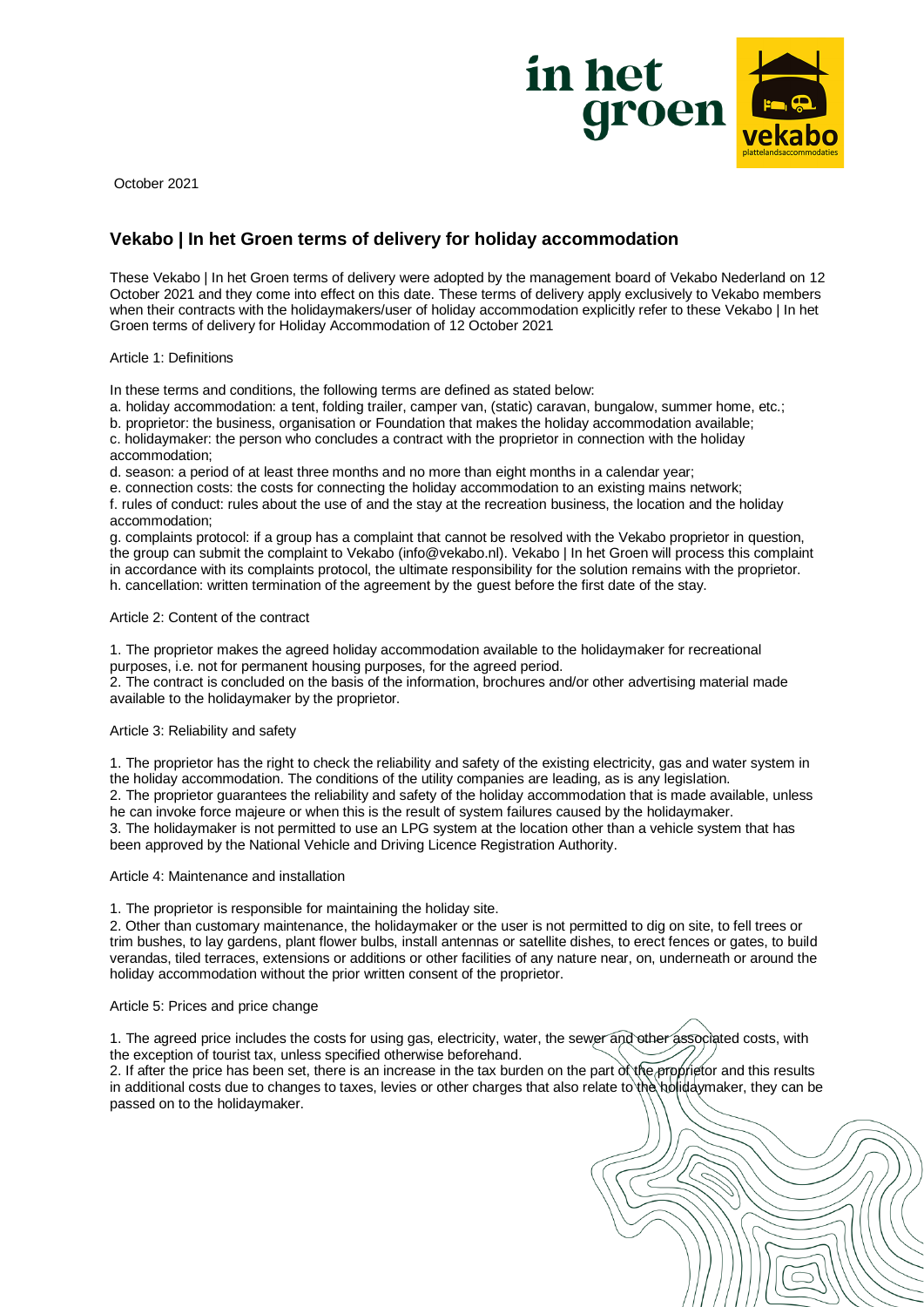

Article 6: Price adjustments for contracts concluded for more than one season

1. Without prejudice to the provisions of Article 5.2, the proprietor is entitled to adjust the agreed rate no more than once a year. The adjusted rate is announced to the holidaymaker in writing at least one month before the end of the calendar year.

2. In the case of a price adjustment other than by virtue of Article 5.2, the holidaymaker can cancel the contract within 30 days of the announcement. This cancellation starts on the date on which the new rate comes into force.

#### Article 7: Payment

1. The holidaymaker must make his payments in Euros in accordance with the agreed payment terms, unless agreed otherwise.

2. If despite a prior written warning, the holidaymaker fails to fulfil his payment obligation, the proprietor is entitled to terminate the contract with immediate effect in accordance with the provisions of paragraphs 3 and 4. 3. If the proprietor cancels the contract, he has to announce this to the holidaymaker in a registered letter or a letter

presented in person, reminding the holidaymaker of the fact that the cancellation can be reversed if the holidaymaker fulfils his payment obligation after all within 10 days of the notice of cancellation.

4. If the holidaymaker does not use the option referred to in paragraph 3, the proprietor has the right to deny the holidaymaker, his family members and visitors access to his site.

Article 8: Cancellation and premature termination

1. The guest is authorized to cancel the agreement

2. If the guest cancels the contract before the inception date and the contract relates to holiday accommodation for a period of less than one season, a fixed payment is due.

The payment amounts to:

- in the case of cancellation more than eight weeks months before the inception date: 15% of the agreed price;
- in the case of cancellation within eight to six weeks before the inception date: 50% of the agreed price;
- in the case of cancellation within six to two months before the inception date: 70% of the agreed price;
- in the case of cancellation within two weeks of the inception date: 90% of the agreed price;
- in the case of cancellation or a no-show on the inception date: 100% of the agreed price.

3. The payment will be proportionally refunded after the deduction of administrative costs if the holiday accommodation is booked by a third party for the same period or for a part thereof and no other holiday accommodation is available for that period.

4. The administrative costs amount to 5% of the agreed price, subject to a minimum of €50.00 and a maximum of €75.00.

Article 9: Rules of conduct

1. The holidaymaker, his family members, visitors and any users are obliged to abide by the rules of conduct stipulated by the proprietor, including the rules with regard to any camping and residence documentation required and obligations to register.

2. The proprietor will notify the holidaymaker of the rules of conduct.

3. If the rules of conduct stipulated by the proprietor and/or the contract violate these terms and if they disadvantage the holidaymaker, these terms will prevail.

## Article 10: Liability

1. The proprietor cannot be held liable for theft, accidents or damage within his site, unless they are caused by a failure in the performance that can be attributed to the proprietor or his staff.

2. The holidaymaker is liable towards to the proprietor for damage caused by acts or omissions of himself and/or his family members or visitors he has allowed in, insofar as this concerns damage that can be attributed to the holidaymaker, his family members or visitors.

3. The statutory liability of the proprietor will at least encompass the risk that can, in all reasonableness, be covered by third-party liability insurance, subject to a minimum of €500,000.00.

Article 11: Term and termination of the contract

The contract terminates after the expiry of the agreed period.

Article 12.

If the holidaymaker leaves early, he still owes the full price for the agreed rate period (excluding tourist tax).